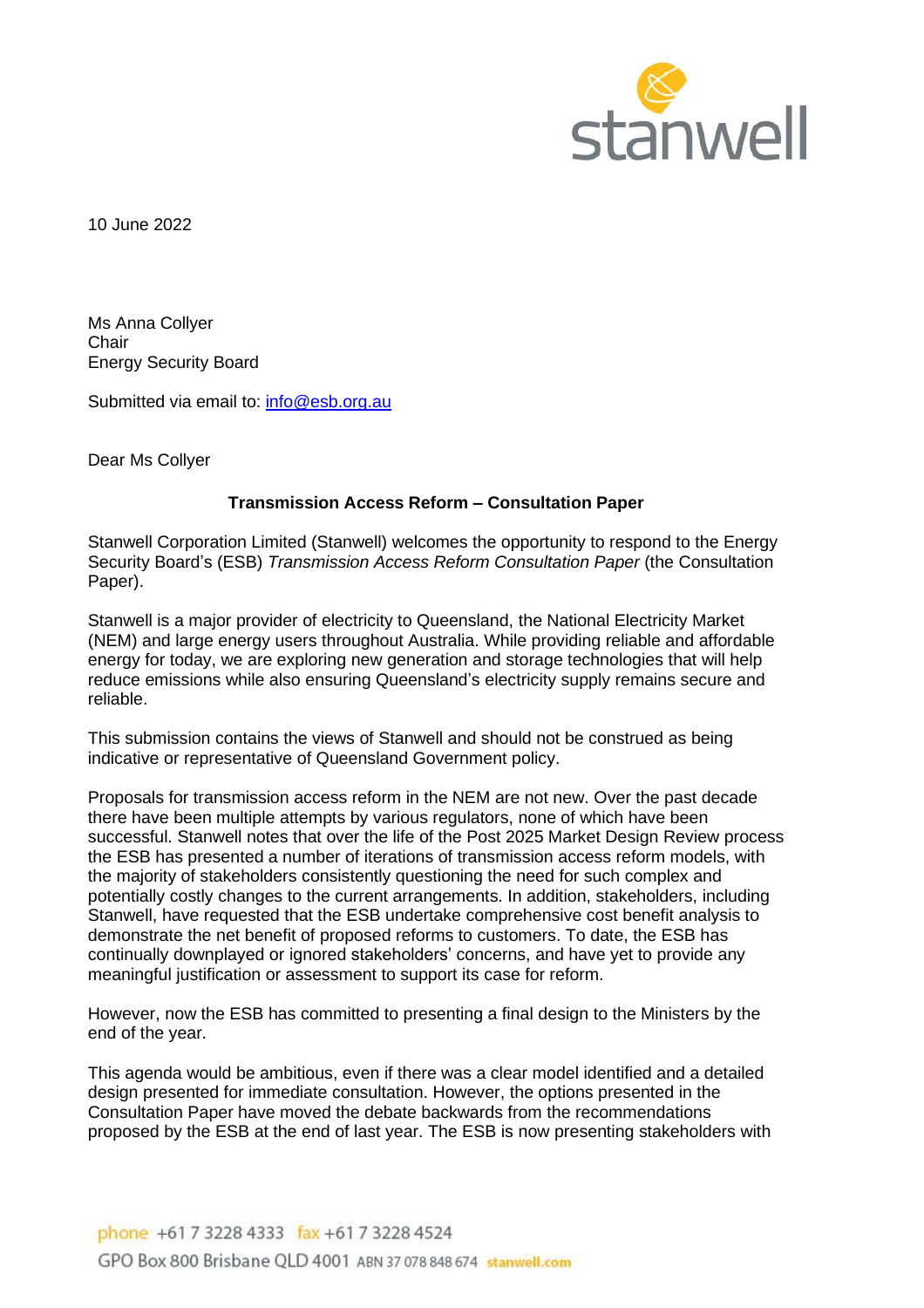multiple complex solutions for perceived problems at different timeframes which it is endeavouring to coalesce into a single model in the space of a matter of months.

Further, there is still no consideration of how the proposed options would interact with or complement other market reform initiatives that are currently underway, including the establishment of a capacity mechanism, operating reserves, and the development of markets for essential system services.

It is Stanwell's view that the ESB has still not provided evidence to support the progression of transmission access reform.

# *Lack of a convincing case for change*

Consistent with its previous position on this matter, Stanwell does not support the continued development or implementation of transmission access reform at this time. It is strongly of the view that the ESB has still not made a sufficient case to progress the reforms it is advocating, being unable to demonstrate:

- that reform is necessary, and
- the proposed approach is the best way of delivering the purported benefits.

The ESB has indicated that the principal issues it is targeting with transmission access reform are the need for:

- enhanced locational signals in the investment timeframe, and
- greater dispatch efficiency over the operational timeframe.

Stanwell maintains that these problems have been overstated, and the proposed solutions will provide limited if any relief.

There are a range of existing locational signals available to potential investors. For example, marginal loss factors (MLFs) provide investors with an incentive to connect new generation close to the regional reference node and leverage efficiencies in the transport of energy across the system.

In addition, the Australian Energy Market Operator's (AEMO) generation information page provides prospective investors with information on the capacity of existing, withdrawn, committed and proposed generation projects. Further, the system operator's Congestion Information Resource contains a consolidated source of data relating to transmission network congestion in the NEM.

AEMO and network service providers are increasing the provision of data about network hosting capacity, including the creation of renewable energy zones. It is not clear what additional consequential locational signals would be provided by charging a connection fee or establishing a transmission queue. 1

The ESB's objective of removing incentives for non-cost reflective bidding implies a focus on short-run marginal cost (SRMC) pricing to enhance dispatch efficiency. This focus is not appropriate for practical considerations.

There is an abundance of literature which identifies that SRMC bidding leads to "missing money" in energy markets which stifle investment incentives. This is even more relevant in

<sup>&</sup>lt;sup>1</sup> If the ESB's locational concerns were predominantly about providing investment certainty to new proponents, this could be achieved more simply by assigning a fixed MLF to a project for a period, say 5-10 years. Subsequent generators connecting in the vicinity would receive a less favourable MLF.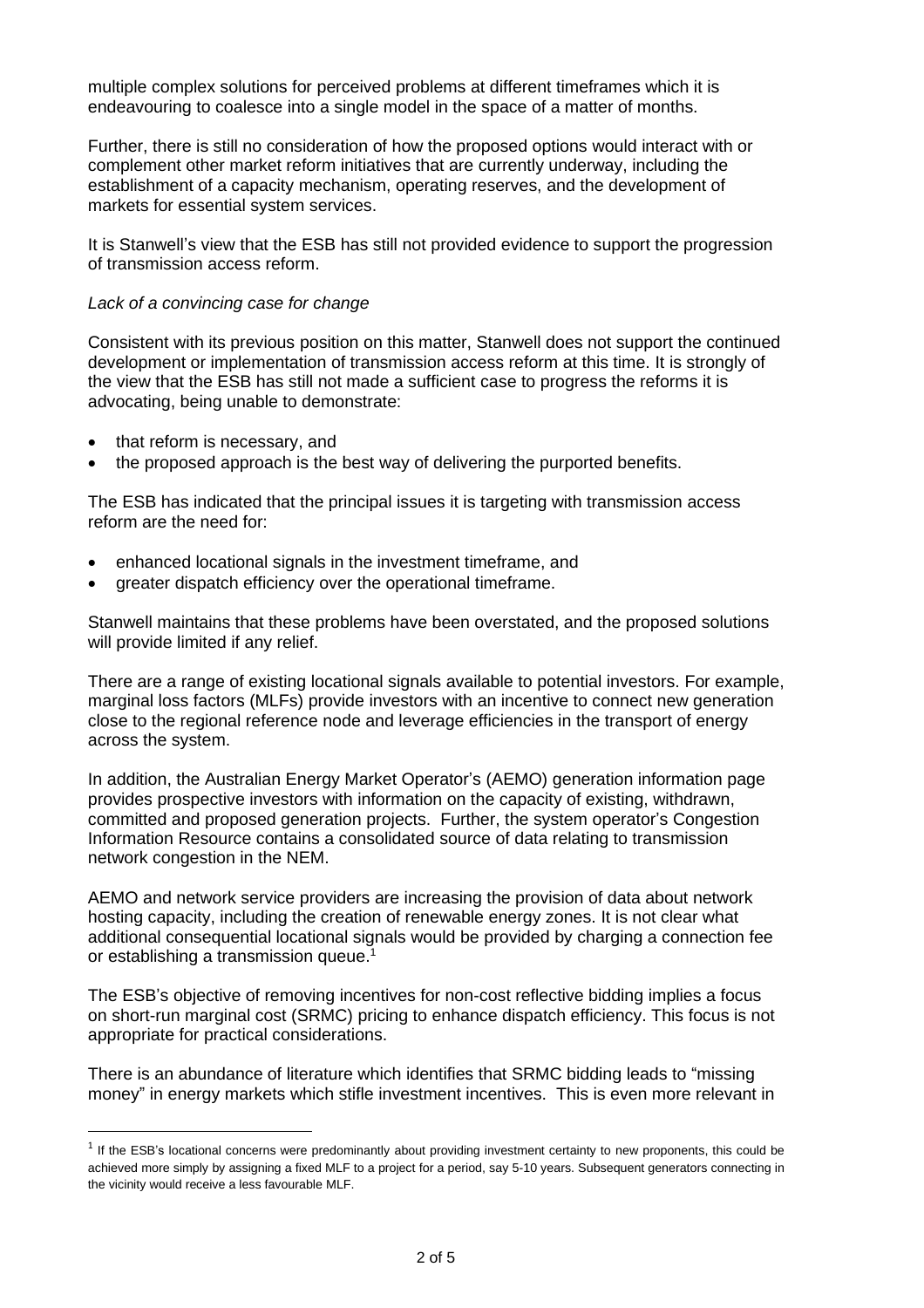the current NEM design which requires some amount of generation to be available but held in reserve, uncompensated, by the market operator. The use of such over-simplified assumptions in the ESB's analysis means the assumed behavioural changes are unlikely as participants actually respond to incentives not considered in the design.

There has been no compelling evidence that dispatch efficiency is a material issue for consumers or generators. NERA's estimate of the total costs of race-to-the-floor bidding was in the order of \$140 million to \$180 million per year, but acknowledged the analysis

# *"… may not reflect the frequency with which market participants race to the floor in practice and the balance of risk lies towards overstatement of the benefit." 2*

This estimate is also considerably higher than previous estimates of race-to-the-floor bidding prepared by ROAM Consulting for the Australian Energy Market Commission to inform the Transmission Frameworks Review. 3

Moreover, previous reforms, such as 5 minute settlement, were intended to reduce the frequency and impact of race to the floor bidding, suggesting current estimates should be considerably lower than those in NERA's report.

Accordingly, it is not clear what benefits the complex Congestion Management Model (CMM) or the Congestion Relief Model (CRM) could deliver.

In concert with other stakeholders, Stanwell has previously called for a detailed cost benefit analysis to conclusively ascertain the materiality of any problem that may warrant attention, and the relative merits of alternative remedial courses of action. However, to this point, the ESB has not undertaken a comprehensive assessment.

#### *Conduct of review*

The ESB asserts that the models shortlisted in its Consultation Paper have been developed following stakeholder consultation as part of the current reform process, while also drawing upon selected comments from previous reviews to justify advancing this reform initiative. However, at the same time, the ESB has neglected to acknowledge that the majority of respondents to previous consultations have consistently rejected the need for broad transmission access reforms in the first instance.

Stanwell's analysis of submissions to the *Post 2025 Market Design Options Paper* found the majority of stakeholders that provided comment on the proposed congestion management model did not support its further development. Nonetheless, as with previous consultations, the ESB persisted with presenting this model to Energy Ministers in December 2021, barely acknowledging the extent of opposition to the proposed reform initiative.

Similarly, Stanwell also identified that 60 per cent of respondents to the ESB's *Transmission Access Reform Project Initiation Paper* considered that the concerns they previously raised about the CMM had not been listened to, while 30 per cent indicated that they did not believe engagement on this issue had been genuine.

This serves to reinforce a view Stanwell previously put to the ESB in our submission to the *Post 2025 Market Design Options Paper* that

*"… stakeholder concerns with reform proposals and a lack of coordination between reforms that interact/overlap with one another, does not appear to be acknowledged or addressed." 4*

<sup>2</sup> NERA, Cost Benefit Analysis of Access Reform: Modelling Report, September 2020, p iv.

<sup>&</sup>lt;sup>3</sup> ROAM Consulting, Modelling Transmission Frameworks Review, February 2013.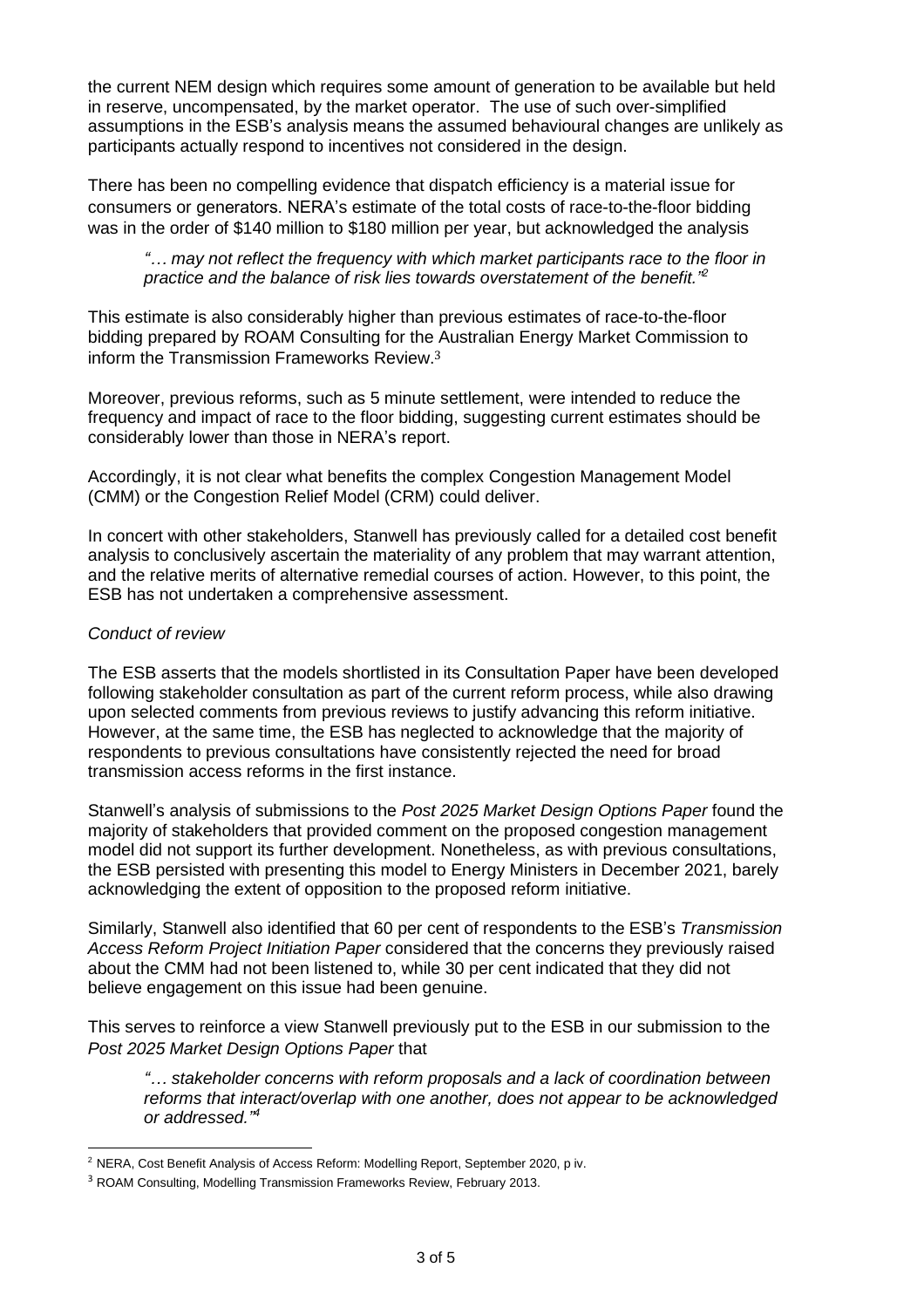As with previous consultation papers presented by the ESB, the models set out in this Consultation Paper lack sufficient detail to enable stakeholders to make an informed decision as to their relative merits.

In this context, the ESB's approach does not represent best-practice consultation.

Rather than continuing to present partially-developed solutions to a nebulous problem, Stanwell considers the ESB should allocate the resources currently deployed on transmission access to higher-priority, higher-value reforms such as essential system services and the Capacity Mechanism re-committed to the Energy Ministers in June 2022.

# *Impact of other factors on transmission access*

Stanwell recognises that other regulatory and political developments have the potential to promote the ESB's transmission access reform objectives.

With the NEM subject to an unprecedented level of regulatory review and reform, it is important that this reform is conducted in a holistic, co-ordinated manner. Stanwell is concerned that the ESB is progressing its transmission and access reforms in isolation, having insufficient regard to the related impacts of:

- its other Post 2025 Market Design projects, particularly the introduction of a mechanism to value and procure capacity services, and
- reforms being overseen by other market bodies, including the potential development of new markets for operating reserves and essential systems services.

In addition, the new Australian Government has foreshadowed a \$20 billion *Rewiring the*  Nation programme<sup>5</sup> to bring forward projects in AEMO's Integrated System Plan. This investment in transmission infrastructure has the potential to alleviate congestion issues in the NEM, yet at its public webinar held on 26 May 2022, the ESB admitted it was yet to even consider the potential implications of that program for future congestion in the network.

It is incumbent on the ESB to carefully assess the impact of other NEM reforms, planned or underway, and new and emerging national energy policies, with a view to re-evaluating the need for comprehensive transmission access reform. This would potentially reduce the risk of regulatory error and inefficient market design, avoiding unnecessary costs which would otherwise be passed through to the consumer.

# *Conclusion*

The NEM was established to introduce competition in the wholesale electricity sector, with the objective of decentralising the operational and investment decisions to commercial entities that are best placed to bear the costs and manage the risks of those decisions. Greater regulatory intervention would have the potential to distort market signals and impair the capacity of market participants to respond efficiently to them.

Change is desirable where the benefits of that change demonstrably outweigh the costs, when considered across a range of plausible future scenarios. Any proposed change should also be transparently measured against alternative approaches which achieve the same or similar goals to determine the efficient path forward.

<sup>4</sup> Stanwell Corporation Limited, Stanwell Corporation Limited Response to Post 2025 Market Design Options – A paper for consultation, 9 June 2021, p 5.

<sup>&</sup>lt;sup>5</sup> [Rewiring the Nation | Policies | Australian Labor Party \(alp.org.au\)](https://alp.org.au/policies/rewiring_the_nation)